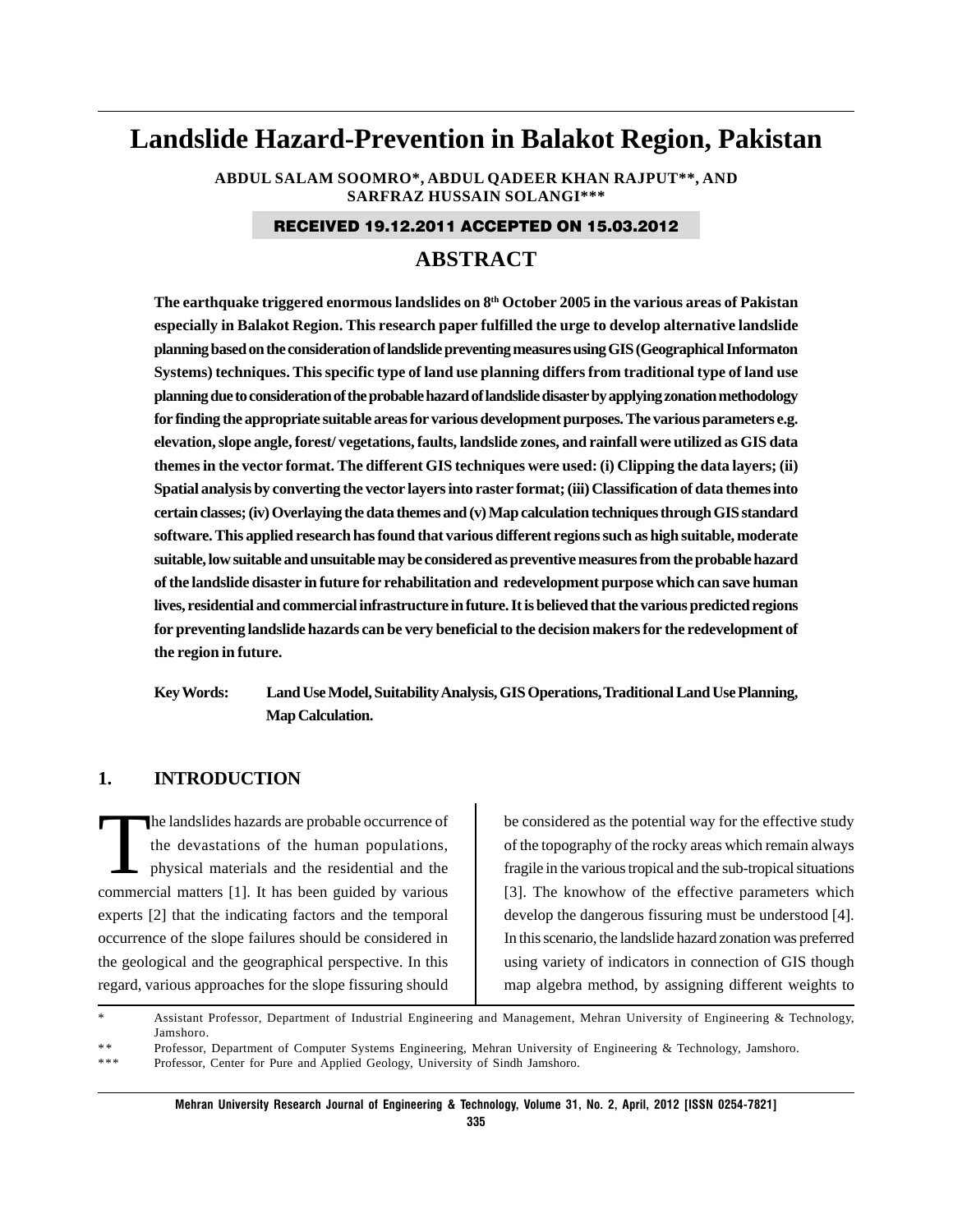the indicators based on the certain criteria, expert's opinions and the field visit [5]. Some of the researchers discouraged it due to the unavailability of GIS data, various technical methods and appropriate skillful people [6]. Furthermore the data conversion is also cumbersome to buy certain required GIS data [7]. However it is a challenging task to develop such type of landslide hazard zonation based planning model based on the reliable criteria and GIS methods.

This applied and fruitful landslide hazard preventing based land use planning is benefited to the different school of thoughts which implement their ideas practically on the large or the small scale either in private or public sectors [8]. The landslide hazard methods are analyzed either qualitatively or quantitatively at any scale as regional scale is preferred for the small and medium areas while local scale is suggested for the simple single type of failures [9]. This type of modeling needs the amalgamation of different areas such as geomorphology, statistical operation based analysis, mathematical approaches including geographical information systems techniques so as to obtain the expected reliable and the better results in that regard. The various approaches has been utilized for developing landslide hazard planning such as Heuristic, probabilistic approach, Statistical, and Deterministic [10]. It has also been suggested to practice on the Heuristic method to generate the landslide hazard zonation based land use planning using specific and causative factors which trigger the fissuring considering the topographic features of the area [11].

The aim of this research paper is to develop Landslide hazard-Preventing Land use planning model using Geographical Information Systems techniques in Balakot region in Pakistan where there was occurred the landslide induced disaster which devastated the whole Balakot region in October 2005. The traditional land use planning models never consider the natural disasters' aspect to mitigate in advance so it needed to develop such type of new land use planning model which may suggest and consider the landslide disaster hazard in advance. This achieved model can be beneficial to the decision makers to develop the region in accordance the prevention of the incoming landslide disasters to save the human lives, residential and the commercial infrastructure to develop the landslide risk models in future.

#### **2. MATERIALS AND METHOD**

#### **2.1 Balakot Case Study in Geological Perspective**

Balakot region, as sub-division of Mansehra district, in the north territory of Pakistan as shown in Fig. 1, ruined by the terrible earthquake with 7.6 Richer scale on  $8<sup>th</sup>$ October 20005 induced landslide disaster as shown in Fig. 2, is geologically surrounded with Hazara-Kashmir Syntaxis depicting the edge of MBT (Main Boundary Thrust) [12]. It is covered with high mountains where the main river crosses from its center known as Kunhar River.

Balakot, surrounded by the Indo-Australian plate taken by the northern direction under the Eurasian covering the entire Indian ocean plate, is in the organic belt of Himalaya between the fold and the thrust regions between these described plates [13] as shown in Fig. 3. It was noted that greater part of the triggered landslides were fast moving type of landslides as shallow and the risk fall while the other types of the landslide such as slow moving type e.g. debris falls were at the medium level and the debris flows were at the very low level around 1% [14] .

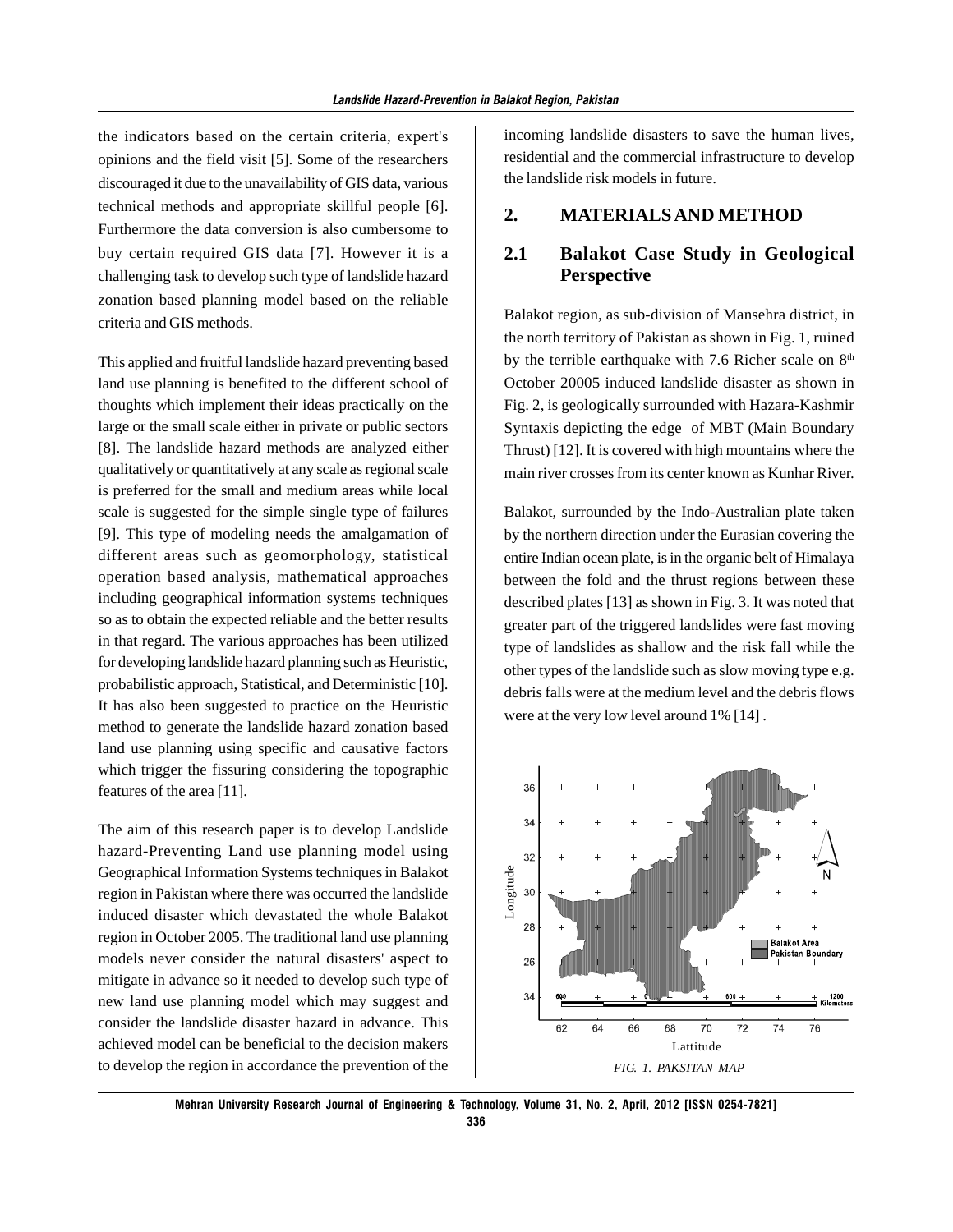#### **2.2 GIS data Used**

The overall parameters/factors of landslide hazardpreventing land use planning model as different data layers in GIS for developing this model areas; DEM (Digital



Elevation Model), slope angle, forest/vegetations, faults, landslide zones, rainfall etc. have been incorporated in the GIS software to achieve the required outcome of this research.

#### **2.3 Research Methodology**

The flow chart research methodology as shown in Fig. 4 consists of the following different small steps as:



**Mehran University Research Journal of Engineering & Technology, Volume 31, No. 2, April, 2012 [ISSN 0254-7821]**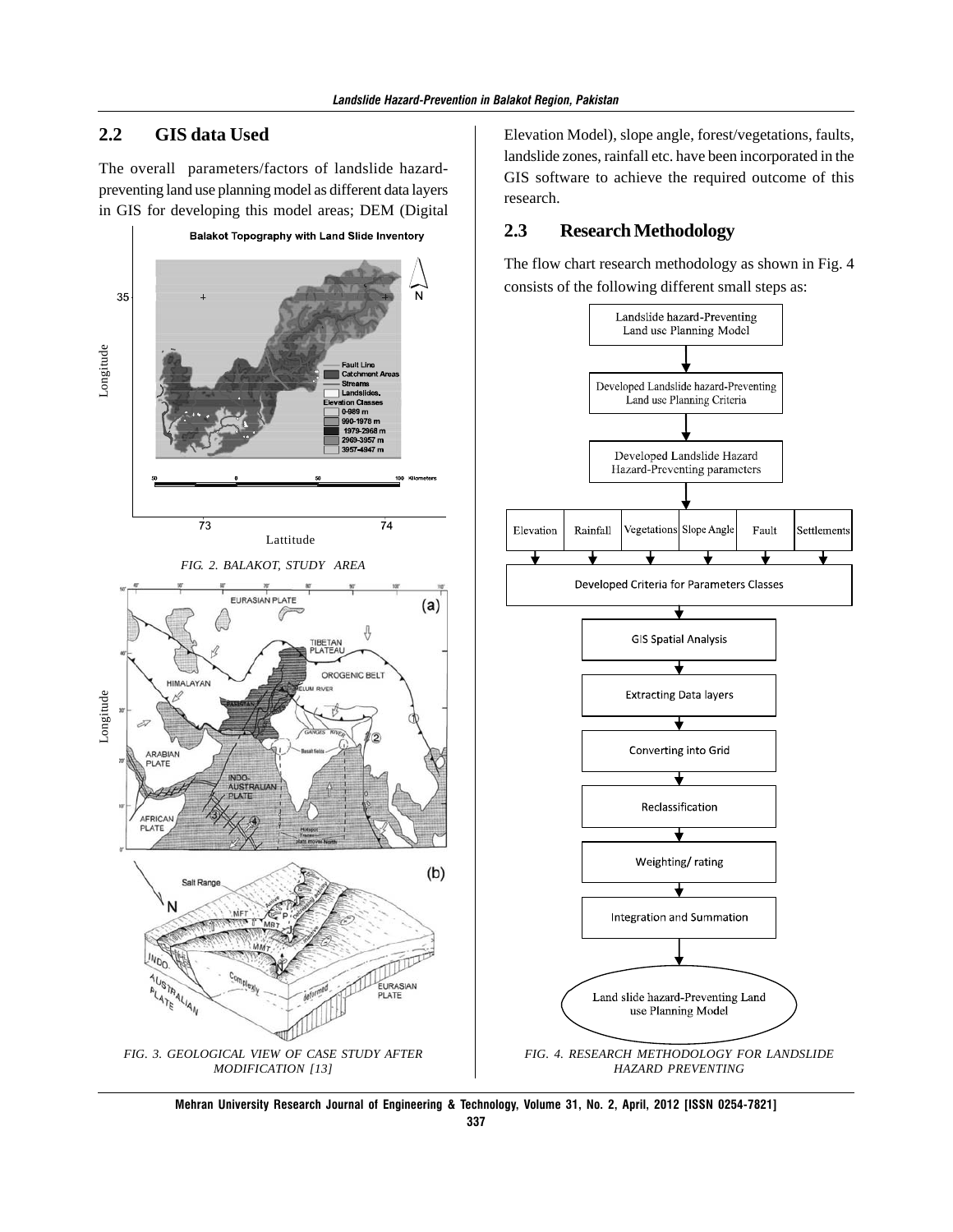First of all this methodology consists of landslide hazardpreventing based land use planning model criteria developed in the four classes as described in Table 1, which suggest to sort out the required parameters weight and importance for developing the model.

After that, the one of the famous technique of GIS as spatial analysis has been used. Through the use of that technique, the different sub-technique such as extracting the GIS data themes was incorporated in which the required GIS themes were extracted from the large data themes of the case study.

The next was using grid converting technique to reclassify the layers into grid format for using spatial analysis technique required settled classes. This model has bane obtained by using the one of the prominent method as 'overlaying the parameters' has been used. Then the map algebra method through the map calculation by adding and the overall factors and dividing them with the total number of the factors in the GIS software with datum WGS- 84, UTM projection, zone 43, was used to obtain landslide hazard preventing land use planning model as shown in Fig. 5. The different data layers have been used in the GIS as shown in Figs. 6-14.

#### **3. RESULT**

The result of the research has been achieved as shown in Fig. 15. entitled as the landslide hazard resistant land use planning Model. The four classes such as high suitable, moderate suitable, low suitable and the no suitable have been prepared. Furthermore the definition of suitability

classes for landslide hazard resistant land use zoning has been described in that the high suitable class is recommended for construction the homes as it has not any probable risk of future landslides fissuring as the



| Parameters         | Not Suitable   | Low Suitable      | Moderate Suitable | High Suitable       |
|--------------------|----------------|-------------------|-------------------|---------------------|
| Slope Angle        | $>30^\circ$    | $20 - 30^{\circ}$ | $10 - 20^{\circ}$ | $5-10^\circ$        |
| Elevation          | $0-1500m$      | 1500-2000m        | $2000 - 3000$ m   | 3000-4500m          |
| Forest/Vegetations | No Density     | Very Less Density | Moderate Density  | <b>High Density</b> |
| Faults             | $0-500m$       | $500 - 1000$ m    | $1000 - 1500m$    | 1500-2000m          |
| Landslide Zones    | $0-500m$       | $500 - 1000$ m    | $1000 - 1500m$    | 1500-2000m          |
| Rainfall           | $5000.$ mm $>$ | 3000-5000mm       | $1000 - 3000$ m m | 500-1000mm          |

#### **TABLE 1. LANDSLIDE HAZARD PREVENTING LAND USE PLANNING MODEL CRITERIA**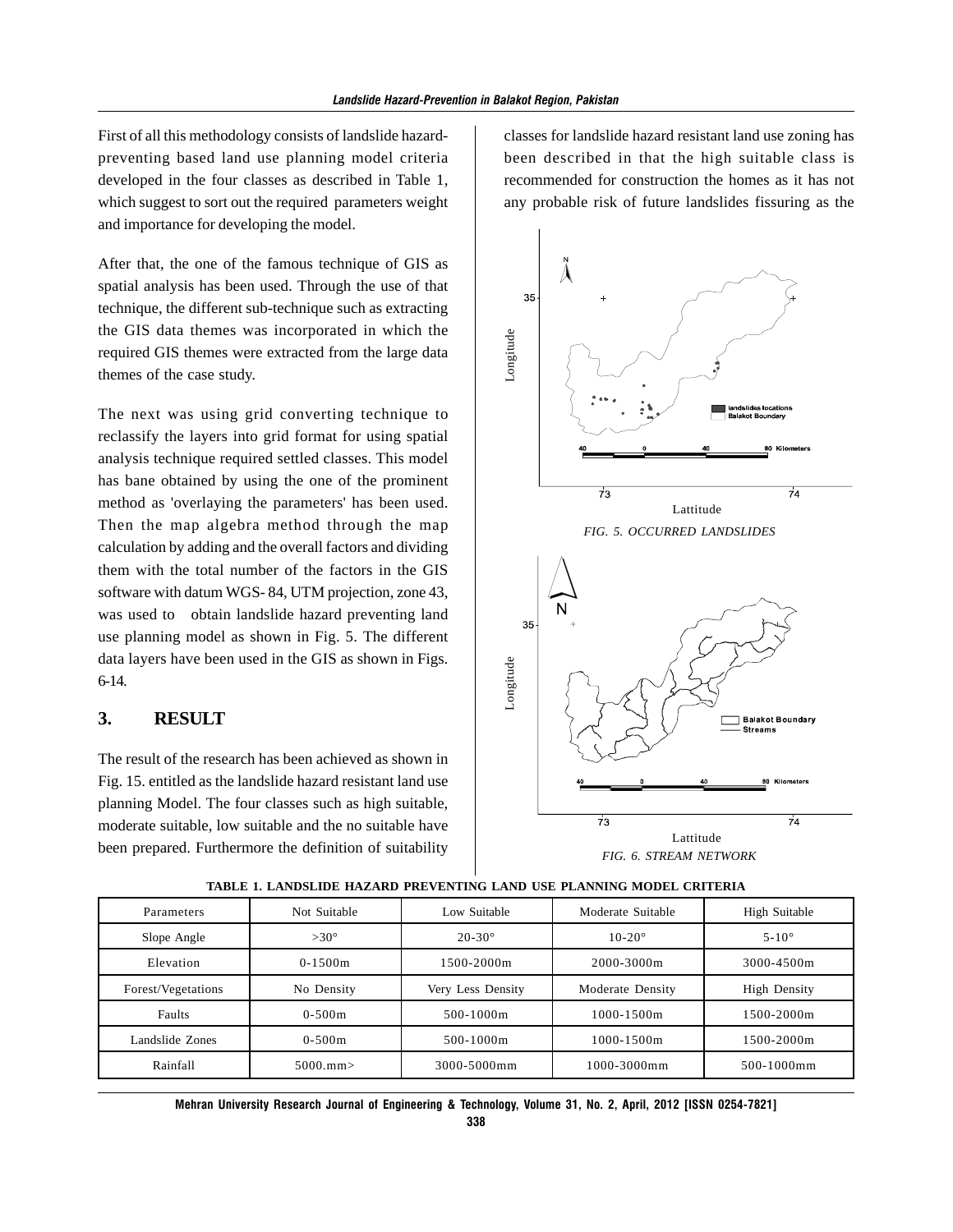elevation ranges from peak to moderate hills in the 3000m and above this range. Furthermore, the moderate suitable class belongs to such areas which are near the river sides and are recommended for the tourism and the shopping centers. The elevation of this class comprises to 1500- 2000m asl (above sea level). The low suitable classes vary from 3000m to 4000m in the elevation and are recommended for the tourism. The not suitable classes vary from 0-1500m (asl) in the elevation so those classes are suggested not to build any type of construction such as homes, offices, shops, recreational buildings just can be approved suitable for the scouting and the adventurist exercises for the adventurist.

# 35 35 Longitude Longitude **Balakot Boundary** -----------<br>Fault Line  $\frac{z}{z}$  Village Locations  $73$  $\overline{74}$  $\overline{73}$  $\overline{74}$ Lattitude Lattitude *FIG. 9. FAULT LINE FIG. 7. VILLAGE LOCATIONS* 35 35 LongitudeLongitude ── Catchment ( Drainage)<br>├─ Balakot Boundary Road<br>Balakot Boundary Kilometers  $\overline{73}$ 74  $\overline{73}$  $\overline{74}$ Lattitude Lattitude *FIG. 8. ROAD NETWORK FIG. 10. CATCHMENTS LAYER*

**Mehran University Research Journal of Engineering & Technology, Volume 31, No. 2, April, 2012 [ISSN 0254-7821]**

# **4. DISCUSSIONS**

The specific type of the landslide risk algorithm based developed landslide hazard, vulnerability and the risk models become supporting to the decisive authorities in terms of the accurate, reliable and the consistent predictions which help them to redevelop the regions in this perspective. This school of thought in this type of the research saves the financial and the technical problems by focusing on the specific type of the landslide risk categories and the models.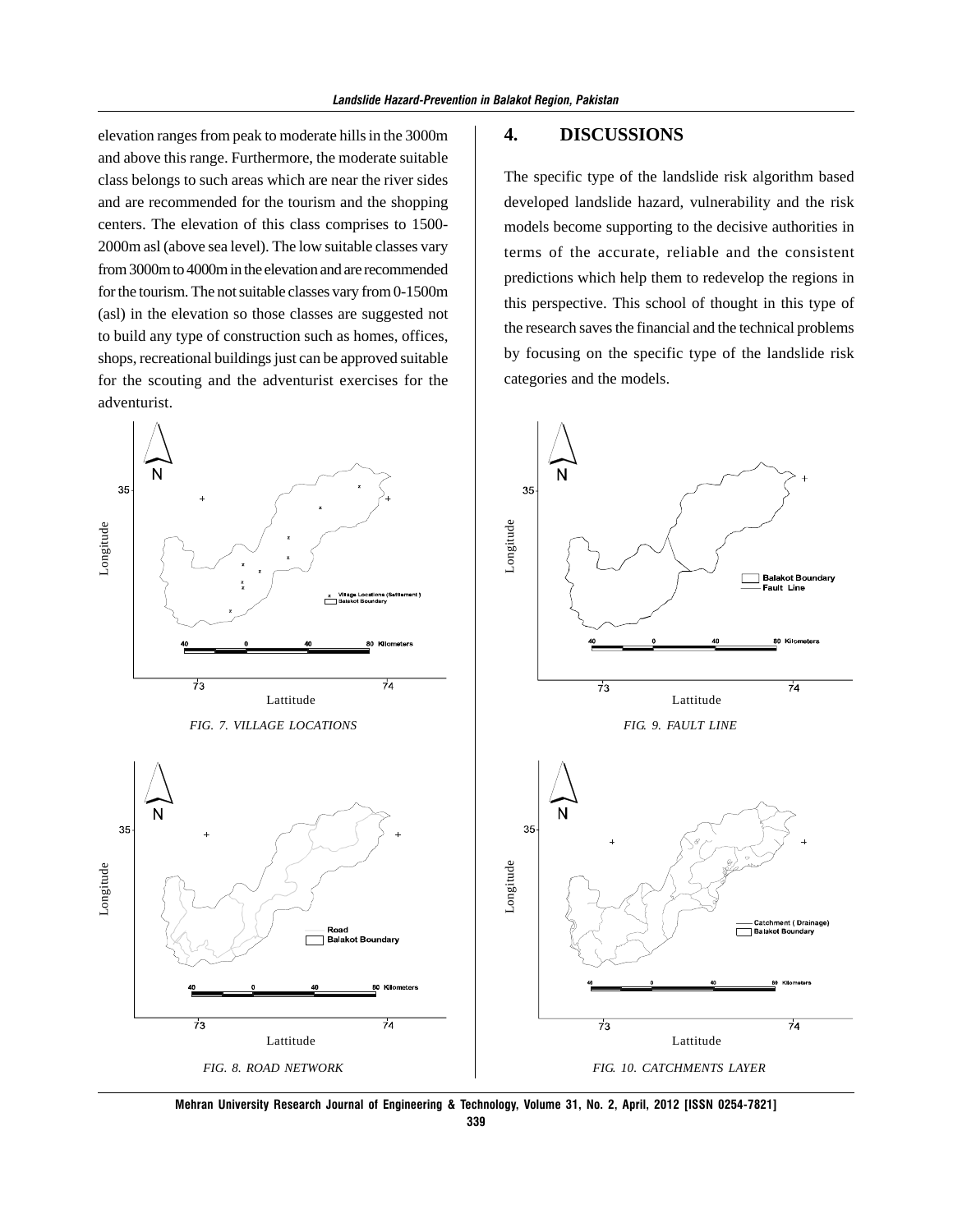



*FIG. 15. LANDSIDE HAZARD-PREVENTING MODEL*

### **4. CONCLUSIONS**

This research as development of the landslide hazardprevention based land use planning model using GIS for Balakot region sorted out the suitable areas preventing from the probable landslide hazards e.g. Babusar Parse, Jalakhad Nala etc which can be developed and rehabilitated for the residential and the official purposes, while the medium suitable areas e.g. Lalasar can be used for the tourism, shopping centers but less appreciated for the residential purposes. More over in this research it was found that the inappropriate and not suitable areas which are very hazardous in terms of occurrence of future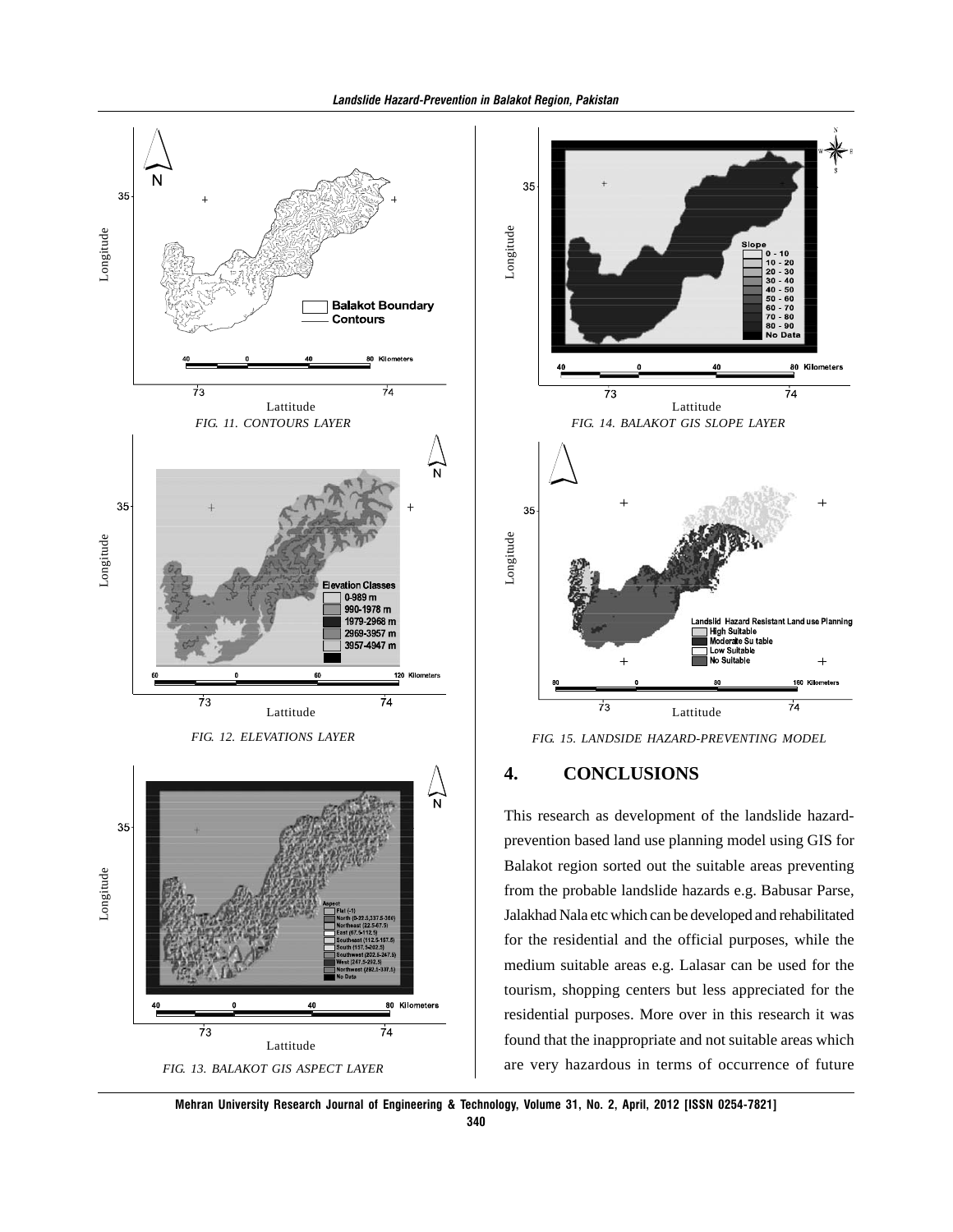earthquake based landslides triggering such as Balakot city, Ghari Habibullah, Oghi, Sri Paya, Shogran, Kawai, Kaghan, Paras, Phagal, Siaf-ul- Malook Lake, Sharan, Kunar River, Lalazar, Malka Parbat, Naran, Moosa Ka Musiala which can be suggested to utilize for the tourism and the adventurism purposes e.g. scouting, army purposes etc.

#### **ACKNOWLEGEMENTS**

This written research paper is the part of the research project funded by Higher Education commission, Islamabad under the National Research Support Program for Universities (NRPU). The authors are very thankful to HEC, Islamabad, and Mehran University of Engineering & Technology, Jamshoro, Pakistan, for providing the research facilities and the environment to conduct this research possible.

#### **REFERENCES**

- [1] Eckelmann, W., Baritz, R., Bialousz, S., Bielek, P., Carre, F., Houšková, B., Jones, R.J.A., Kibblewhite, M.G., Kozak, J., Le, B.C., Tóth, G., Tóth, T., Várallyay, G., Yli, H.M. and Zupan, M., "Common Criteria for Risk Area Identification according to Soil Threats", European Soil Bureau Research Report No. 20, EUR 22185 EN, pp. 94, Office for Official Publications of the European Communities, Luxembourg, 2006.
- [2] Aleotti P., and Chowdhury, R., "Landslide Hazard Assessment: Summary Review and New Perspectives", Bulletin of Engineering Geology and the Environment, Volume 58, pp. 21-44, Springer Berlin/Heidelberg, Germany, 1999.
- [3] Dahal, R.K., Hasegawa, S., Nonomura, A., Yamanaka, M., Masuda, T., and Nishino, K., "GIS-Based Weightsof-Evidence Modeling of Rainfall-Induced Landslides in Small Catchments for Landslide Susceptibility Mapping", Journal Environmental Geology, Volume 54, No. 2, pp. 311-324, India, 2008.
- [4] Barredo, J.I., Benavides, A., Hervas, J., and Vanwesten, C.J., "Comparing Geuristic Landslide Hazard Assessment Techniques Using GIS in the Tirajana Basin, Gran Canaria Island, Spain", International Journal of Applied Earth Observation and Geoinformation, Volume 2, No. 1, pp. 9-23, Elsevier Publications Netherlands, 2000.
- [5] Binaghi, E., Luzi, L., Madella, P., Pergalani, F., and Rampini, A., "Slope Instability Zonation: A Comparison Between Certainty Factor and Fuzzy Dempster-Shafer Approaches", Natural Hazards, Volume 17, pp. 77-97, Copernicus Publications Italy, 1998.
- [6] Carrara, A., Guzzetti, F., Cardinal, M., and Reichenbach, P., "Use of GIS Technology in the Prediction and Monitoring of Landslide Hazard", Natural Hazards Volume 20, pp. 117-135, Copernicus Publications Italy, 1999.
- [7] Soomro, A.S., "Landslide Risk Analysis Modeling Using Digital Image Processing (DIP) and Geographical Information Systems (GIS) Techniques in Balakot, Pakistan", Ph.D. Thesis, Department of Industrial Engineering & Management, Mehran University of Engineering & Technology, Jamshoro, Pakistan, 2011.
- [8] Leventhal, A., and Withycombe, G., "Landslide Risk Management for Australia", The Australian Journal of Emergency Management, Volume 24, No. 1, pp. 42-52, Australia, 2009.
- [9] Cardinali, M., Reichenbach, P., Guzzetti, F., Ardizzone, F., Antonini, G., Galli, M., Cacciano, M., and Salvati, P., "A Geomorphological Approach to the Estimation of Landslide Hazards and Risks in Umbria, Central Italy", Natural Hazards and Earth System Sciences, Volume 2, pp. 57-72, Copernicus Publications, Italy, 2002.
- [10] Vanwesten, C.J., Van, A.T.W.J., and Soeters, R., "Landslide Hazard and Risk Zonation-Why is it Still so Difficult?", Journal Bulletin of Engineering Geology and the Environment, Volume 65, No. 2, pp. 167-184, Springer Berlin/Heidelberg, Germany, 2006.